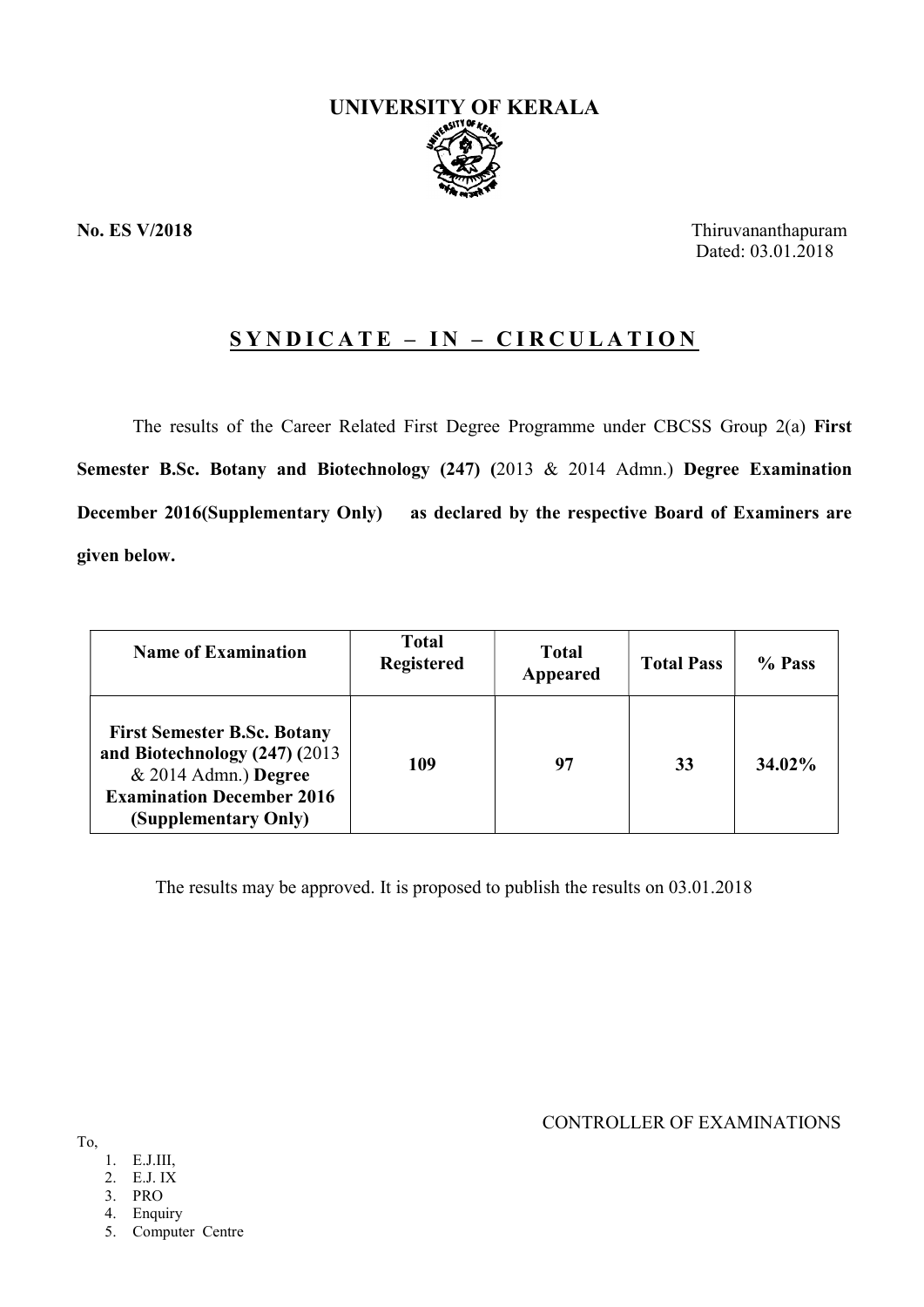No. ES V/2018



# UNIVERSITY OF KERALA

# NOTIFICATION

- 1. The following is the provisional list of Register Numbers of the successful candidates at the Career Related First Degree Programme Under CBCSS Group 2(a) First Semester B.Sc. Botany and Biotechnology (247) Degree Examination December 2016 (2013 & 2014 Admn.) (Supplementary Only) as declared by the Board of Examiners.
- 2. For the successful completion of a semester a student has to score a minimum SCPA of 4.00(E Grade). A minimum of 40% of marks (E Grade) is required for passing a course with a separate minimum of 40% (E Grade) for Continuous Evaluation and End Semester Evaluation.
- 3. The last date for revaluation and scrutiny is 06.02.2018. Candidates should make use of draft mark list available in the university website for applying for revaluation. Application for revaluation and scrutiny should be submitted through ONLINE only.

| <b>COURSE CODE</b> | <b>COURSE</b>                                        |  |  |  |
|--------------------|------------------------------------------------------|--|--|--|
|                    |                                                      |  |  |  |
|                    |                                                      |  |  |  |
| EN 1111.3          | Listening & Speaking Skills                          |  |  |  |
|                    |                                                      |  |  |  |
|                    | <b>Additional Language</b>                           |  |  |  |
|                    |                                                      |  |  |  |
|                    |                                                      |  |  |  |
| <b>BB</b> 1121     | Methodology & Perspectives of Biotechnology          |  |  |  |
|                    |                                                      |  |  |  |
| <b>BB</b> 1131     | Introduction to Biochemistry                         |  |  |  |
|                    |                                                      |  |  |  |
|                    |                                                      |  |  |  |
| <b>BB</b> 1141     | Phycology, Mycology, Lichenology and Plant Pathology |  |  |  |
|                    |                                                      |  |  |  |
|                    |                                                      |  |  |  |
| <b>BB</b> 1171     | Microbiology                                         |  |  |  |
|                    |                                                      |  |  |  |

2013 Scheme

# CONTROLLER OF EXAMINATIONS

University Buildings, Dated: 03.01.2018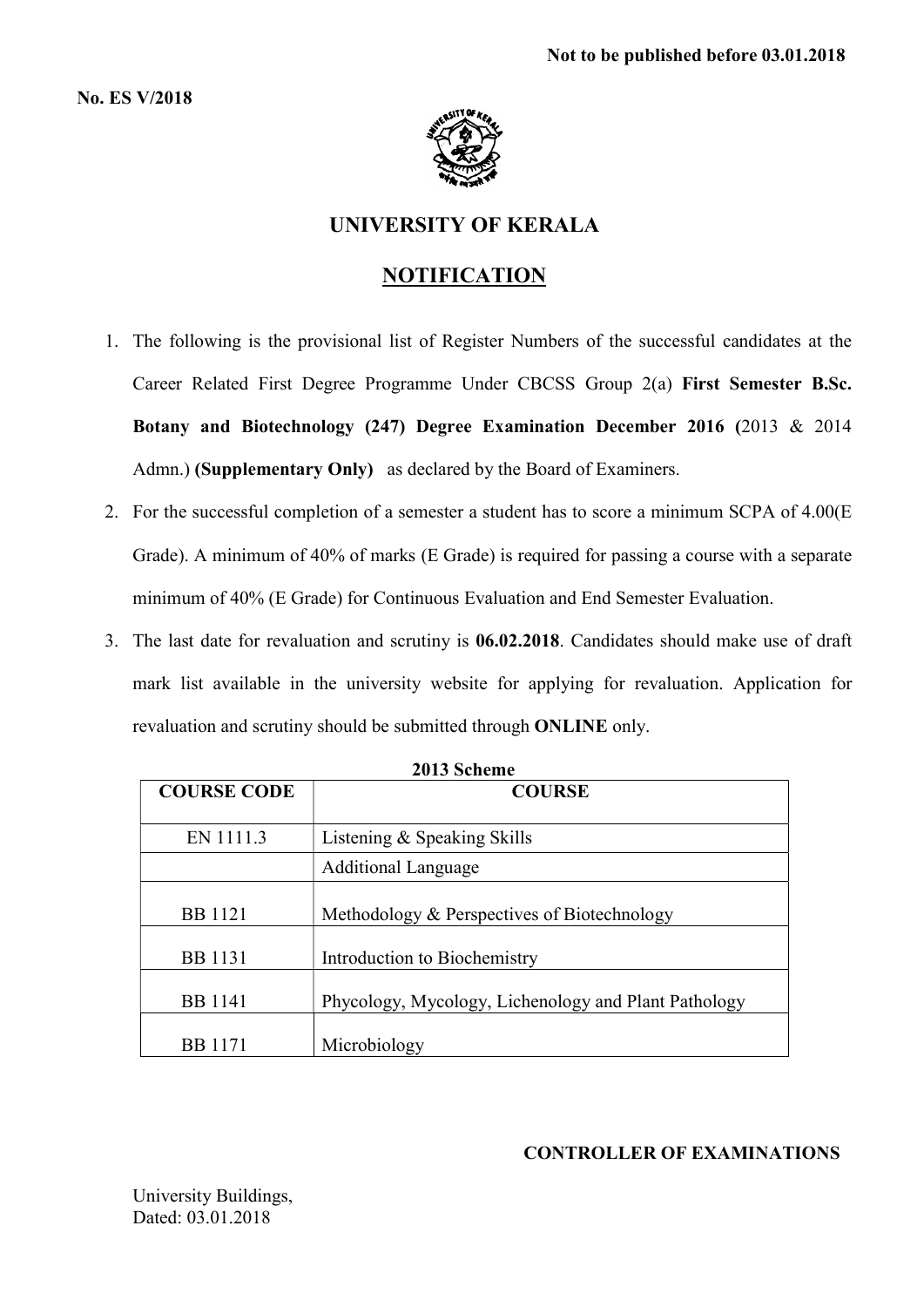#### College Code : 101

# Bishop Moore College, Mavelikara, Alappuzha

# B.Sc.. - Botany And Biotechnology(247)

All Pass (Semester scores given in brackets) 14101003(5.38 D) 009(5.90 D) Passed in Parts (Subject codes given in brackets)

14101015(56)

College Code : 106

# Govt. Arts College, , Thiruvananthapuram

# B.Sc.. - Botany And Biotechnology(247)

All Pass (Semester scores given in brackets) 14106016(5.35 D)

College Code : 120

# Mar Ivanios College, Nalanchira, Thiruvananthapuram

# B.Sc.. - Botany And Biotechnology(247)

Passed in Parts (Subject codes given in brackets) 13120002(56)

#### College Code : 141

# St Xaveirs College, Thumba, Thiruvananthapuram

# B.Sc.. - Botany And Biotechnology(247)

All Pass (Semester scores given in brackets) 14141001(6.05 C) 011(5.20 D) 022(6.82 C) 023(6.63 C) 027(5.51 D) 13141003(5.08 D) Passed in Parts (Subject codes given in brackets) 14141002(6) 13141011(5)

College Code : 800

# A.J College of Science and Technology, Thonnakkal, Thiruvananthapuram

# B.Sc.. - Botany And Biotechnology(247)

All Pass (Semester scores given in brackets) 14800004(5.13 D) 020(4.89 E) 021(6.03 C) 028(5.41 D) 031(6.77 C) 13800002(6.18 C) 020(5.19 D) 025(5.10 D) Passed in Parts (Subject codes given in brackets)  $14800022(5)$  023(5) 023(5) 13800017(5) 027(4)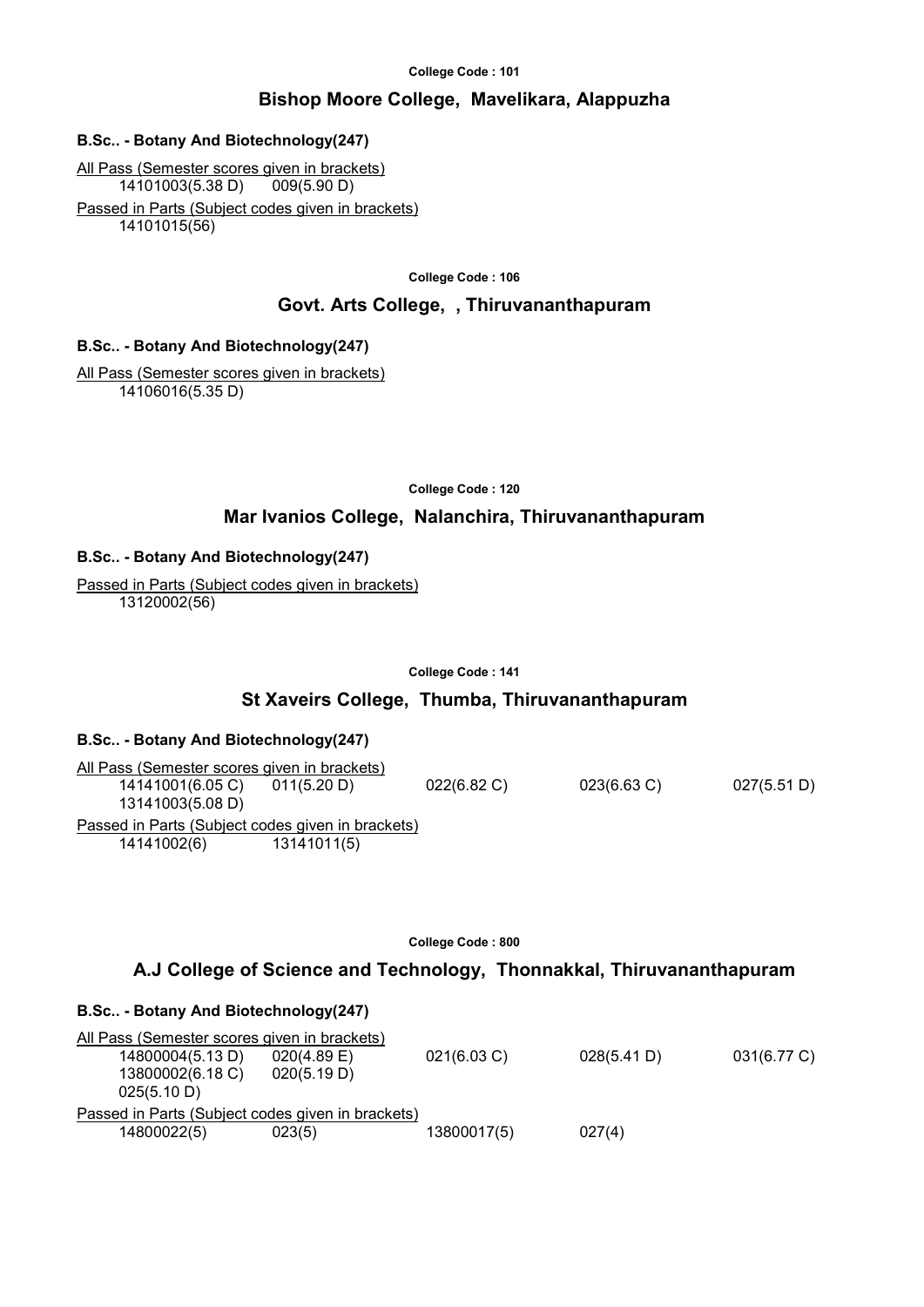#### College Code : 804

# Emmanuel College, Vazhichal, Thiruvananthapuram

| B.Sc. - Botany And Biotechnology(247)                                           |                       |             |             |                  |
|---------------------------------------------------------------------------------|-----------------------|-------------|-------------|------------------|
| All Pass (Semester scores given in brackets)<br>14804009(5.67 D)<br>029(4.75 E) | $014(5.44 \text{ D})$ | 031(5.40 D) | 035(5.93 D) | 13804001(5.45 D) |
| Passed in Parts (Subject codes given in brackets)<br>14804018(5)                | 024(5)                | 034(15)     | 13804014(4) |                  |

College Code : 805

# K.V.V.S College of Science and Technology, Adoor, Pathanamthitta

### B.Sc.. - Botany And Biotechnology(247)

All Pass (Semester scores given in brackets) 14805009(5.69 D) 13805010(5.92 D) 015(6.43 C) 018(5.26 D) Passed in Parts (Subject codes given in brackets) 14805008(16) 13805006(356)

College Code : 806

# Marthoma College of Science and Technology, Ayur,

### B.Sc.. - Botany And Biotechnology(247)

All Pass (Semester scores given in brackets) 14806015(5.80 D) Passed in Parts (Subject codes given in brackets)<br>14806006(5) 019(6) 032(6) 14806006(5) 019(6)